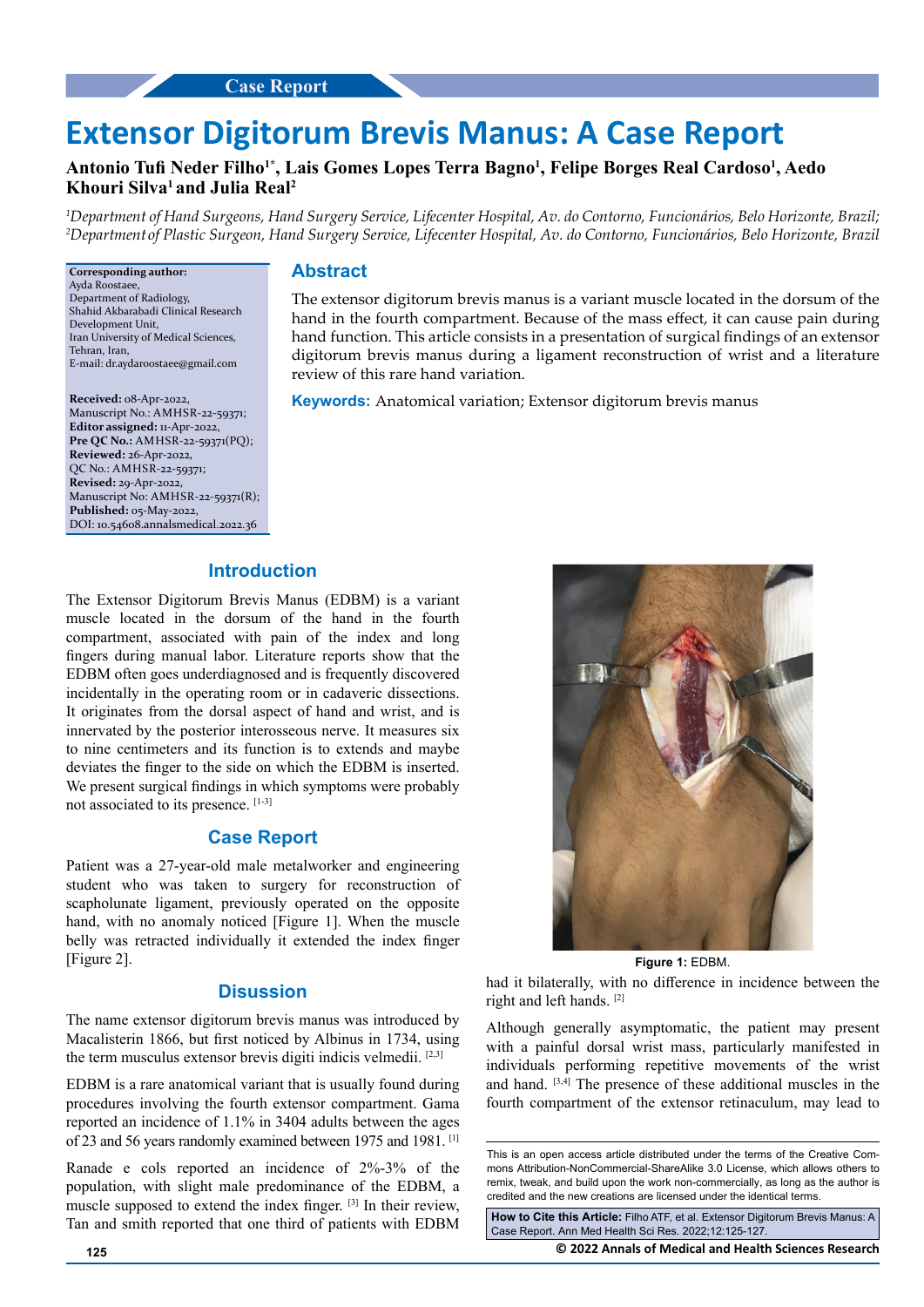

**Figure 2:** EDBM retracted.



**Figure 3:** Classification of the EDBM according to Ogura et al.

a condition called "fourth-compartment syndrome," which is manifested by chronic dorsal wrist pain. The increased pressure within this compartment may compress the posterior interosseous nerve directly or indirectly. During physical examination, the EDBM can be confused with inflammatory or tumoral conditions, therefore the importance of excluding these differential diagnostics. [4]

In a detailed study of 559 cadaver dissections in Japan, Ogura et al. found the EDBM to arise from the posterior radiocarpal ligament, close to the lunate and frequently as far proximal as the distal margin of the radius, but without direct connection or attachments to the carpal bones. This suggests that the EDBM originates from an extrinsic muscle, and its insertion is similar to that of the Extensor Indicis Pollicis (EIP). [5]

Ogura et al. also classified the anatomy of the EDBM has been classified into three types, according to its insertion and relationship with EIP [Figure 3]. In type I, the EPI is absent and the EDBM inserts as would the EIP. In type II, both of them insert on the index finger. This type was further divided into three subtypes: in the type IIa, the vestigial EIP arises from the ulna, but its belly is confluent with the EDBM's, which inserts on the index finger. In type IIb, the distal part of the EDBM

belly joints with the EIP tendon. Finally, in type IIc, EIP inserts normally, but a thin EDBM tendon also inserts more ulnarly than EIP tendon. In type III, the EIP also inserts normally on the index finger and the EDBM inserts on the middle finger with or without an accessory EIP to the middle finger. According to this, yours surgical finding is Ogura's type III. [5]

Reviews suggest that the EDBM inserts more commonly on the index finger (types I and II) than onto the middle finger (type III), according to the majority of publications. On the other hand, when the EIP was absent as in type I, the EDBM had the highest frequency when compared to subtypes II and type III where the EIP was present. It is accepted that this finding would favor the theory of EDBM as an extensor substitute in the case of EIP agenesis. [5]

However describes anatomical findings, the Ogura et al. classification has not shown any functional relevance and do not predicts treatment. [5-7] The treatment depends on the severity of symptoms. Conservative treatments, such as short wave diathermy, paraffin baths or immobilization and anti-inflammatory drugs can be used. But they have been unsuccessful when the symptoms are severe. Surgical treatment of this anomaly should be limited to those with significant symptoms, or even using the EDBM as a tendon transfer. [2]

In this case report, we described a very rare anatomic finding that was classified as type III of Ogura, as the EDBM was inserted on the middle finger. Symptoms were mostly justified by ascapholunate ligament instability but, as shown previously, it could also be explained by the presence of an anatomical variation in the fourth compartment. We decided not to reset the EDBM but decompress it and observe the resolution of symptoms. Since then, the patient has improved function of the hand as a metal worker with no limiting pain.

#### **Conclusion**

The knowledge of anatomical variant muscles may be important when one is assessing the traumatized or diseased hand for differential diagnosis, and even reduce the number of repeat trips to the operating room. Therefore, as we faced a rare anomaly during a trauma procedure, the awareness of its prevalence would be an added value for hand surgeons in their surgical planning. This article presents surgeons with the possibility of the existence of extensor digitorum brevis manus as a cause of symptoms in the hand or as an occasional finding during surgical procedures, in addition to its review of the literature, in order to enhance diagnoses and treatments of the hand.

#### **References**

- 1. Gama C. [Extensor digitorum brevis manus: A report on 38](https://linkinghub.elsevier.com/retrieve/pii/S0363502383801300)  [cases and a review of the literature](https://linkinghub.elsevier.com/retrieve/pii/S0363502383801300). J Hand Surg. 1983;8:578-82.
- 2. Tans S, Smith P. [Anomalous extensor muscles of the hand: A](https://www.jhandsurg.org/article/S0363-5023(99)06271-1/fulltext)  [review.](https://www.jhandsurg.org/article/S0363-5023(99)06271-1/fulltext) J Hand Surg Am. 1999;24:449-55.
- 3. Hart J. [Extensor digitorum brevis manus](https://www.sciencedirect.com/science/article/abs/pii/S0072968X72800135). The Hand. 1972;4:265-267.
- 4. Ranade AV. [Incidence of extensor digitorum brevis manus](https://journals.sagepub.com/doi/10.1007/s11552-008-9111-5)  [muscle.](https://journals.sagepub.com/doi/10.1007/s11552-008-9111-5) HAND. 2008;3:320-323.
- 5. Ogura T, Inoue H, Tanabe G. [Anatomic and clinical studies](https://www.jhandsurg.org/article/S0363-5023(87)80171-5/pdf)